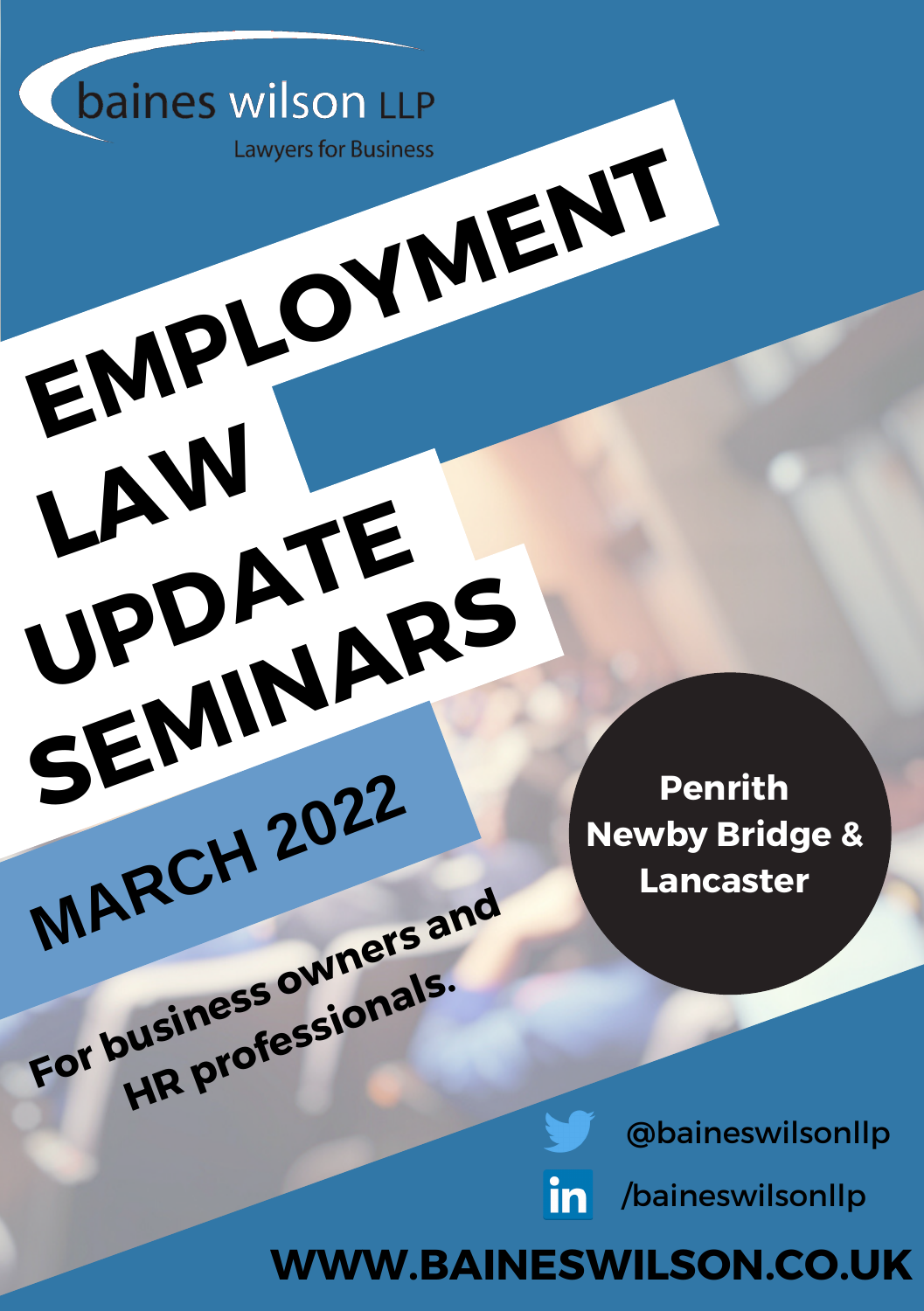#### EMPLOYMENT LAW UPDATE

# MARCH 2022

Our seminar covers the most important changes to employment law. Aimed at HR professionals, decision-makers, and business owners, we always cover what is topical and advise on all the need to know cases and legislation.



The seminars will be hosted by our approachable Employment Lawyers, Joanne Holborn, Tom Scaife, Caroline Rayner & Heather Bottomley.

You will leave the session with a real understanding of how to apply your knowledge to the workplace. You will also have the opportunity to ask any questions during the course of the seminar and to network with other HR professionals and business owners.



**COVID health data - an employer's guide Managing retirement Holiday pay update Dementia at work Case law and legislation update**

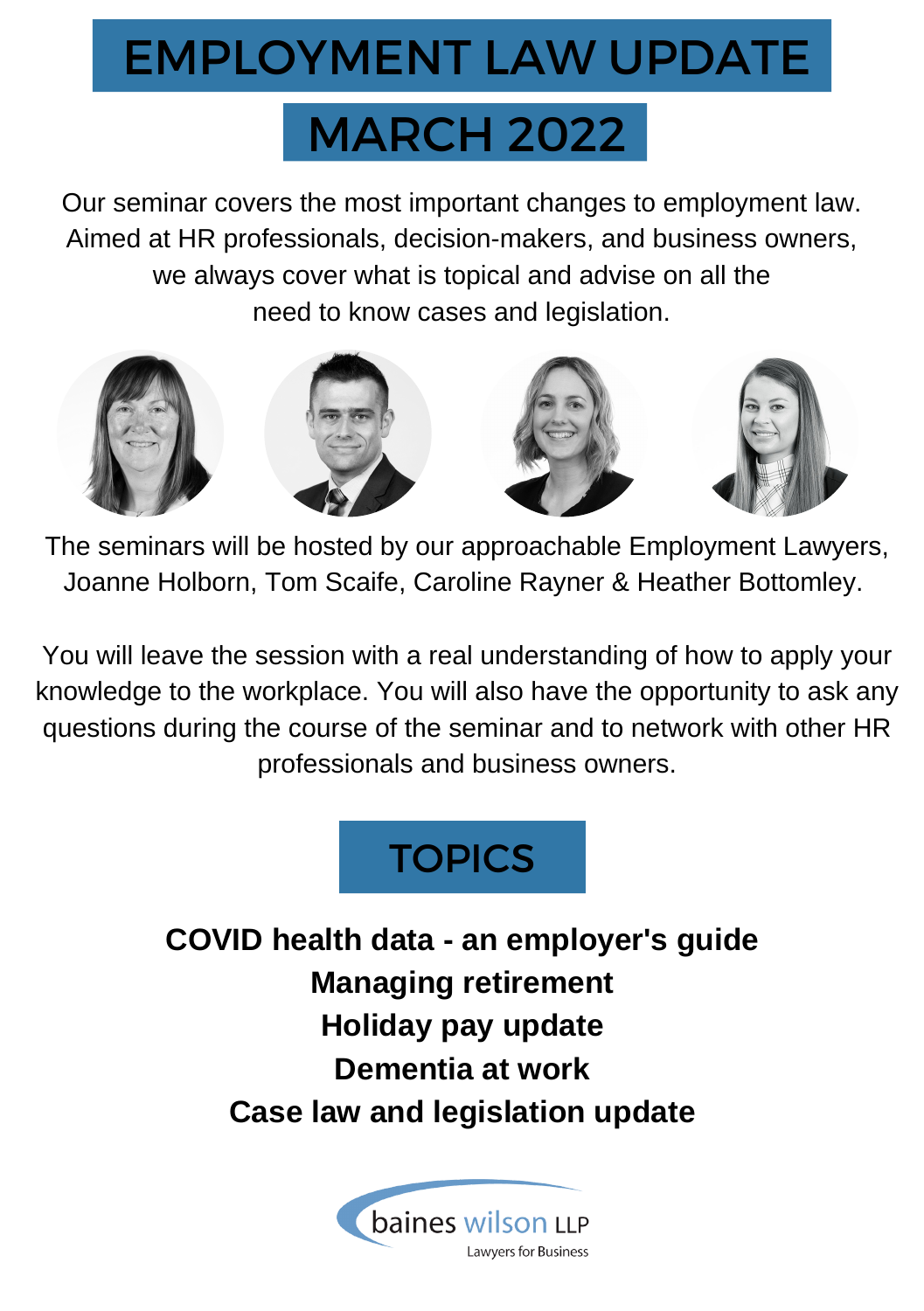#### EMPLOYMENT LAW UPDATE

# MARCH 2022



Tuesday 22 March 2022, at Rheged, Penrith Tuesday 29 March 2022, at The Swan Hotel, Newby Bridge Thursday 31 March 2022, at Lancaster House Hotel, Ellel, Lancaster

### TIME

9.30 am – 12.30 pm (approx) (followed by buffet lunch) Registration from 9.00 am when tea, coffee and Danish pastries will be available



Rheged, Redhills Penrith, Cumbria, CA11 0DQ

The Swan Hotel, Newby Bridge, Cumbria, LA12 8NB

Lancaster House Hotel, Ellel, Lancaster, Lancashire LA1 4GJ

**If you wish to book a place, please complete the attached booking form and return to Martha Winn m.winn@baineswilson.co.uk**